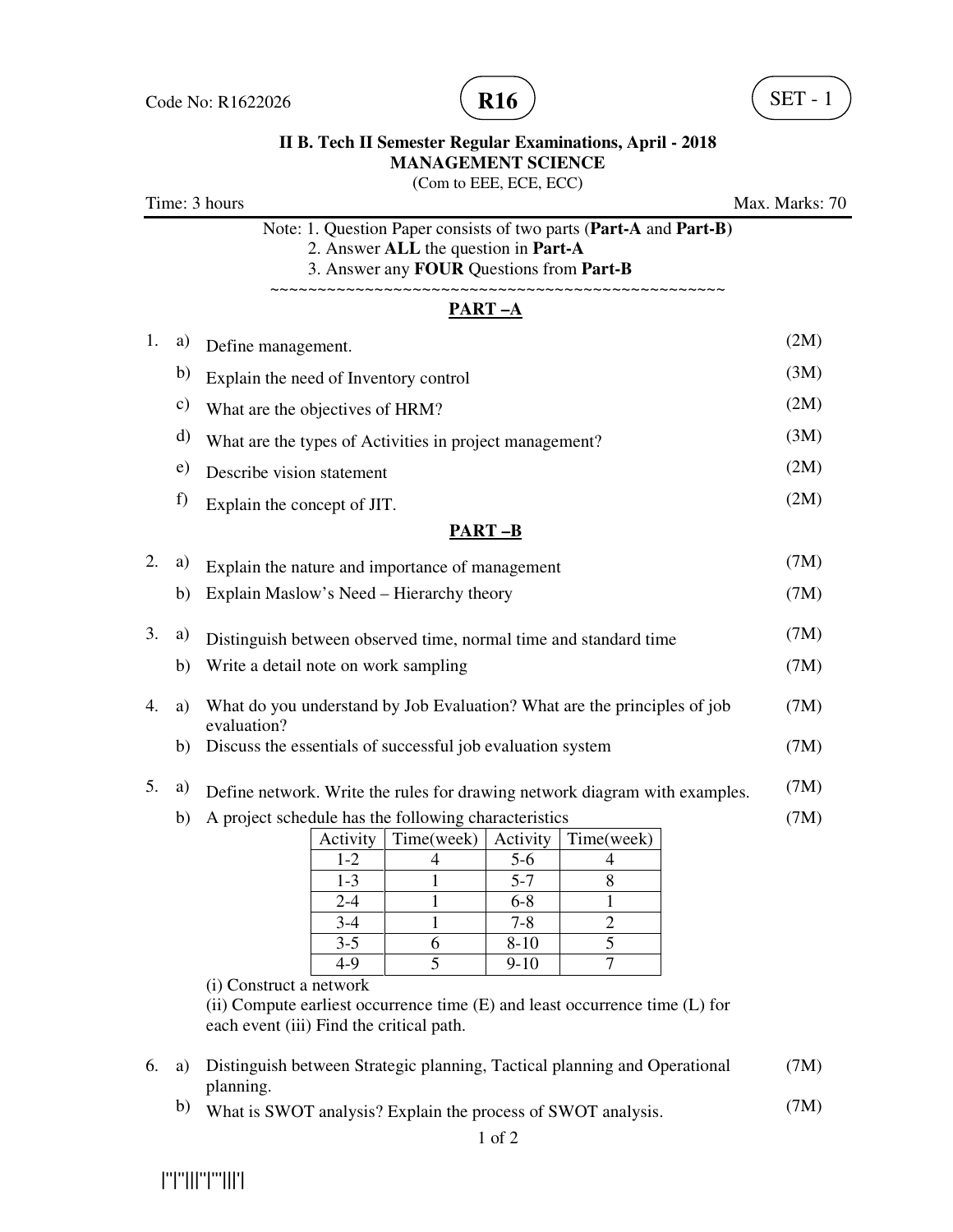#### Code No: R1622026

|''|''|||''|'''|||'|



|  | 7. a) Explain the overview and scope of ERP in business practices | (7M) |
|--|-------------------------------------------------------------------|------|
|  | b) What is supply chain management? What are the benefits of SCM? | (7M) |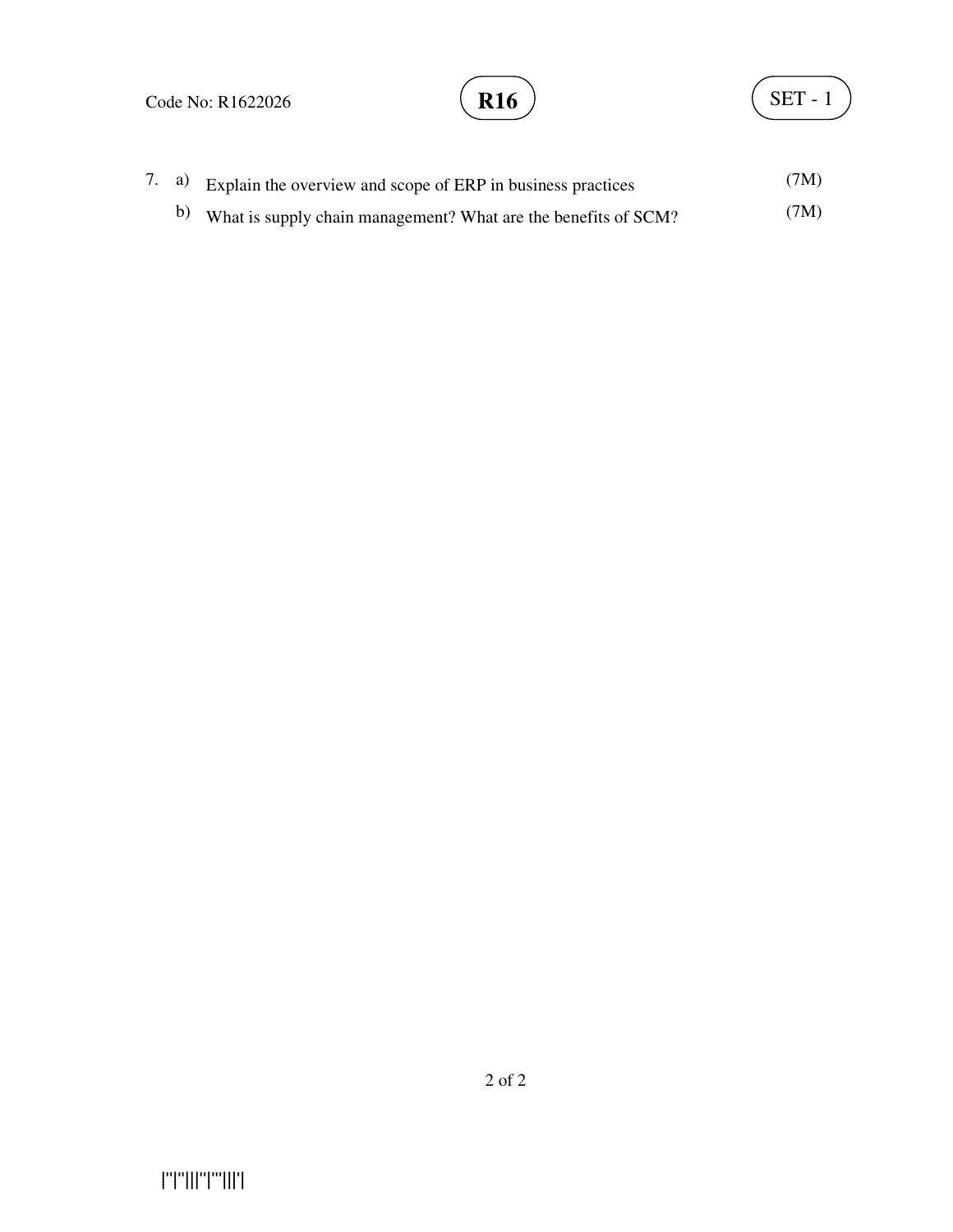

#### **II B. Tech II Semester Regular Examinations, April - 2018 MANAGEMENT SCIENCE**

(Com to EEE, ECE, ECC) Time: 3 hours Max. Marks: 70 Note: 1. Question Paper consists of two parts (**Part-A** and **Part-B)** 2. Answer **ALL** the question in **Part-A** 3. Answer any **FOUR** Questions from **Part-B** ~~~~~~~~~~~~~~~~~~~~~~~~~~~~~~~~~~~~~~~~~~~~~~~~ **PART –A**  1. a) Discuss the functions of management. (3M) b) Define Quality control. (2M) c) What is merit rating? (2M) d) Write about PERT in network analysis? (2M) e) Define Environmental scanning. (2M) f) Explain the basic concept of MIS.  $(3M)$ **PART –B** 2. a) Explain Taylor's scientific management. (7M) b) Briefly explain organization structures with examples. (7M) 3. a) What are the steps involved in method study? (7M) b) Differentiate ABC and EOQ inventory models. (7M) 4. a) Define Human Resource Management. Explain the important functions of (7M) HRM. b) What is meant by product life cycle? What are the market strategies to be (7M) followed in each of those stages? 5. a) The following table provides project cost and time details. (7M)  $\top$  $-1$ Activit Normal Crash Normal

| ACUVIU  | inormal    | Crasn      | Normal   | Urasn |
|---------|------------|------------|----------|-------|
|         | time(days) | time(days) | cost(Rs) | cost  |
| $1 - 2$ | 20         |            | 600      | 720   |
| $1 - 3$ | 25         | 25         | 200      | 200   |
| $2 - 3$ | 10         |            | 300      | 440   |
| $2 - 4$ | 12         |            | 400      | 700   |
| $3 - 4$ |            |            | 300      | 420   |
| $4 - 5$ |            |            | 300      | 600   |

Draw the network diagram, find the optimum duration and cost of the project, when fixed cost is Rs 300 per day

b) What are the difference between PERT and CPM? (7M)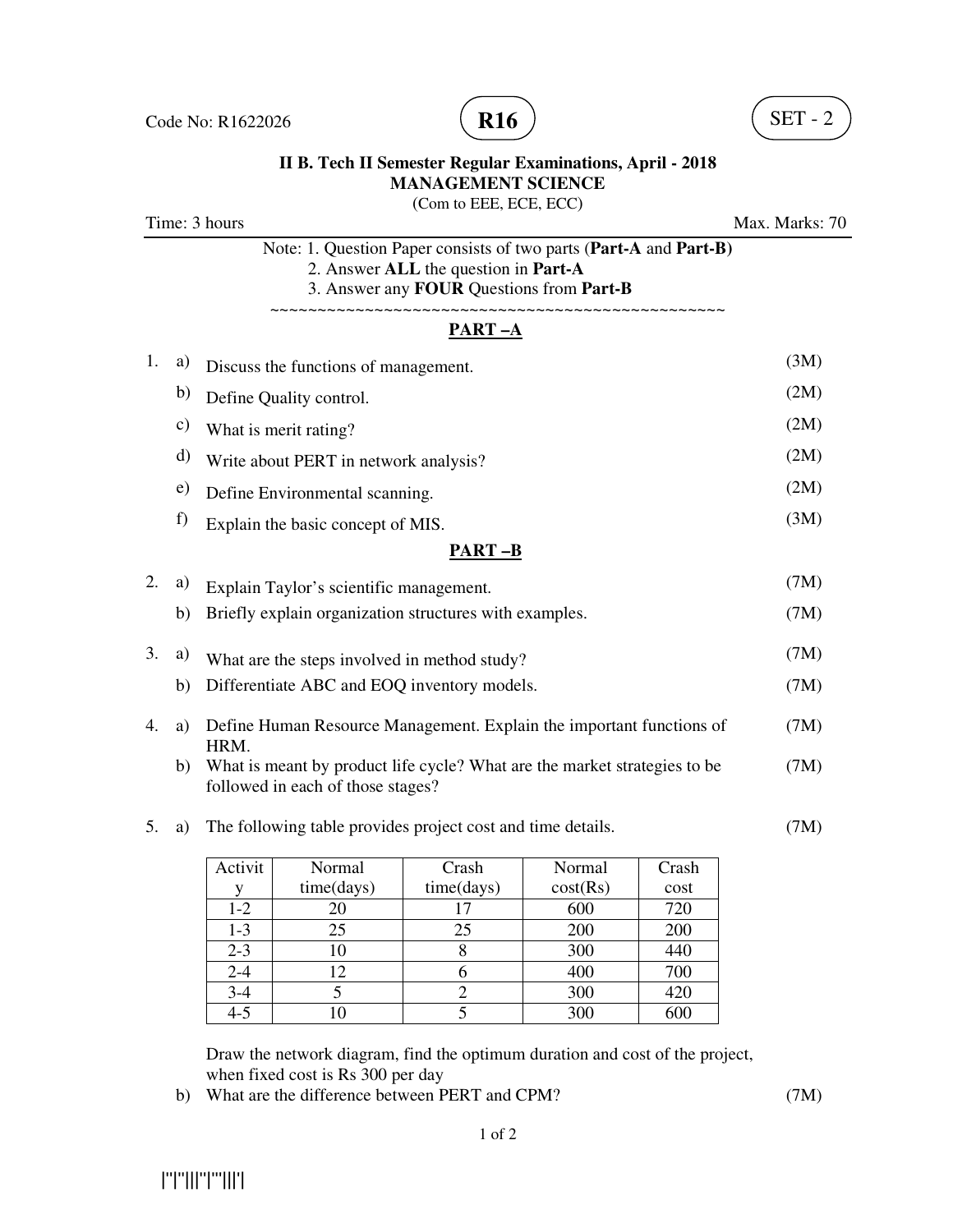

| 6. |    | a) Discuss the external and internal environment factors to be considered while | (7M) |
|----|----|---------------------------------------------------------------------------------|------|
|    |    | formulating the strategy                                                        |      |
|    |    | b) Write a short note on global strategies.                                     | (7M) |
|    |    |                                                                                 |      |
|    | a) | Enumerate the different methods which are available to determine effective lot  | (7M) |
|    |    | size in MRP.                                                                    |      |
|    | b) | Write a detailed note on six sigma technique involved in to Quality             | (7M) |
|    |    | management.                                                                     |      |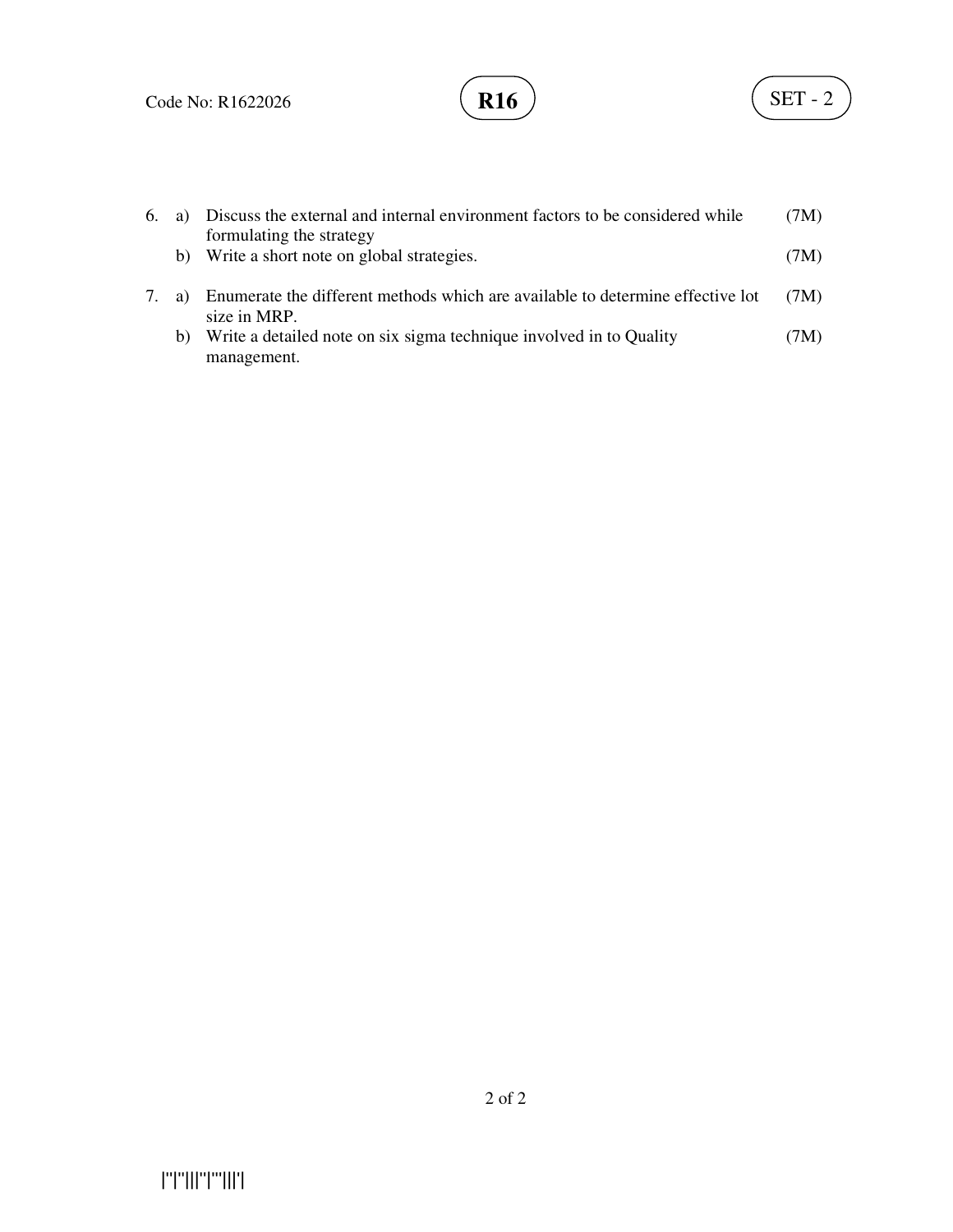

## **II B. Tech II Semester Regular Examinations, April - 2018 MANAGEMENT SCIENCE**

(Com to EEE, ECE, ECC)

Time: 3 hours Max. Marks: 70 Note: 1. Question Paper consists of two parts (**Part-A** and **Part-B)** 2. Answer **ALL** the question in **Part-A** 3. Answer any **FOUR** Questions from **Part-B** ~~~~~~~~~~~~~~~~~~~~~~~~~~~~~~~~~~~~~~~~~~~~~~~~ **PART –A**  1. a) What is organization typology? (2M) b) Explain the types of management. (3M) c) Define marketing management. (2M) d) What is cost slope? (2M) e) Explain mission statement. (2M) f) Write a short note on benchmarking. (3M) **PART –B** 2. a) Explain the types and principles of organization. (7M) b) Explain the "Line and Staff organization" and give a broad structure of such an organization in a large scale modern industry (7M) 3. a) Explain the role and importance of control charts in production (7M) b) Briefly explain the difference between method study and motion study. (7M) 4. a) Explain the point rating method and factor comparison method of job evaluation (7M) b) What do you understand by levels of channel? (7M) 5. a) How does the PERT technique help a business manager in decision making? (7M) b) Assuming that the expected times are normally distributed; find the probability of meeting the schedule date as given for the network.  $Activity(i-j) | Optimistic | Most likely | Possimistic$  $1-2$  2 5 14 1-3 9 12 15 2-4 5 14 17  $3-4$  2 5 8 4-5 6 6 12 3-5 8 17 20 Scheduled project completion date is 30 days. Also find the date which the project manager can complete the project with probability of 0.90. (7M)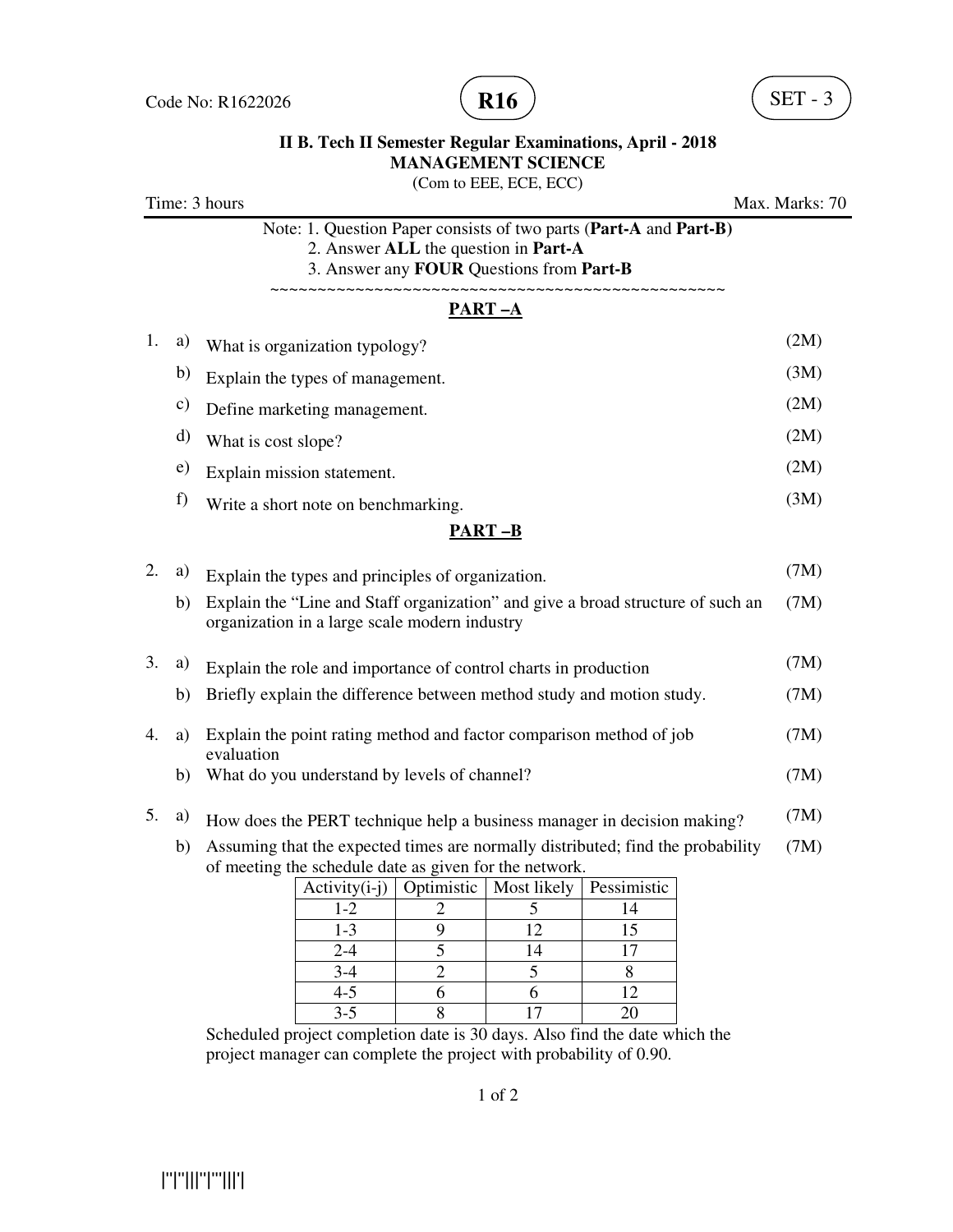

|  | $(6, a)$ Describe the importance of Environmental Scanning.         | (7M) |
|--|---------------------------------------------------------------------|------|
|  | b) Explain the elements involved in corporate planning process.     | (7M) |
|  | 7. a) Define Total Quality Management. Explain the elements of TQM. | (7M) |
|  | b) Write a brief notes on 'Business process Reengineering'.         | (7M) |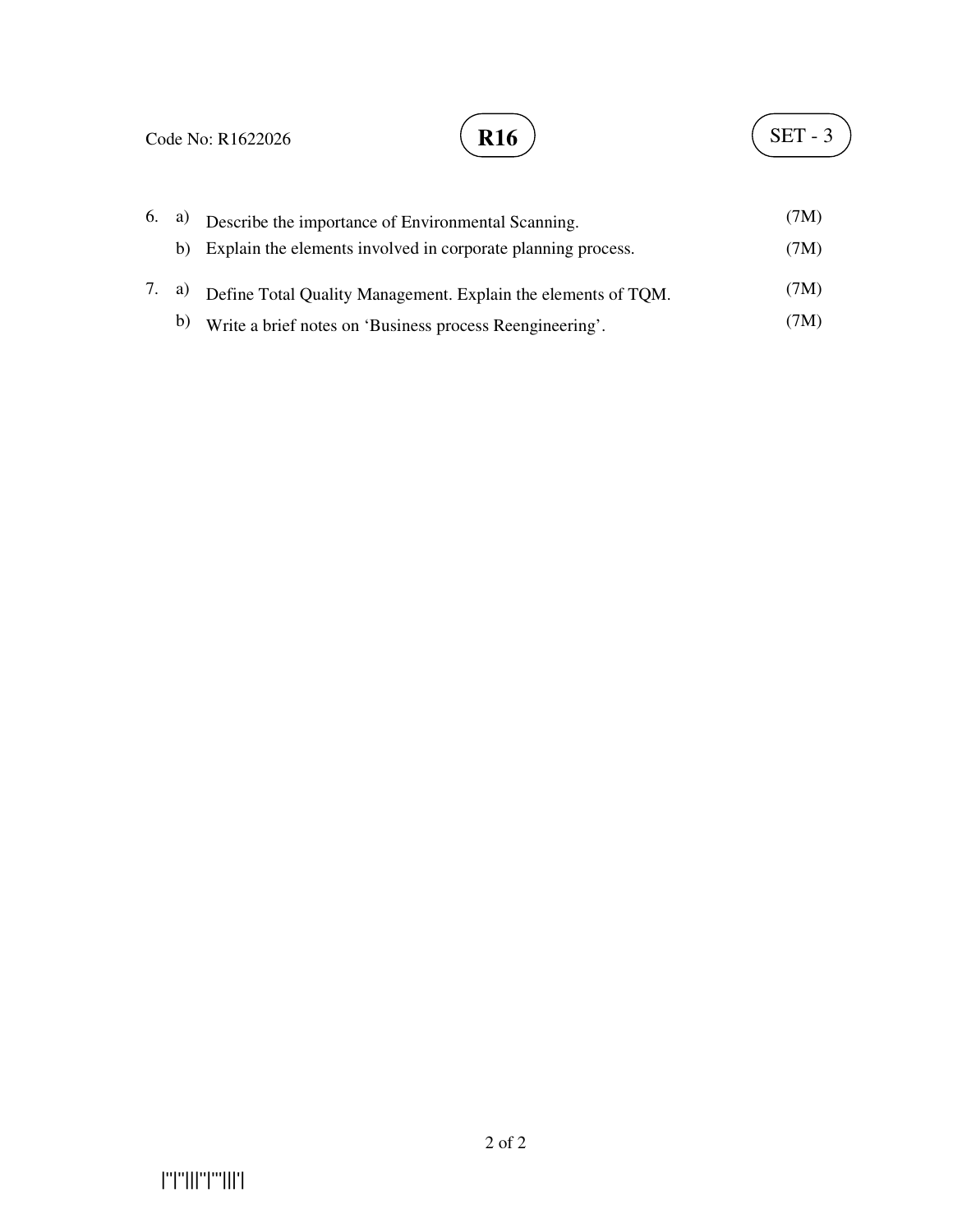

# **R16**  $\big)$  (SET - 4)

## **II B. Tech II Semester Regular Examinations, April - 2018 MANAGEMENT SCIENCE**

## (Com to EEE, ECE, ECC)

Time: 3 hours Max. Marks: 70

Note: 1. Question Paper consists of two parts (**Part-A** and **Part-B)** 2. Answer **ALL** the question in **Part-A** 3. Answer any **FOUR** Questions from **Part-B**

~~~~~~~~~~~~~~~~~~~~~~~~~~~~~~~~~~~~~~~~~~~~~~~~

#### **PART –A**

| 1.                                                                     | a)            | Explain leadership styles.                                                                           |                |         |         |                |          |                |                |         | (3M) |
|------------------------------------------------------------------------|---------------|------------------------------------------------------------------------------------------------------|----------------|---------|---------|----------------|----------|----------------|----------------|---------|------|
|                                                                        | b)            | Explain the concept of Material Management.                                                          |                |         |         |                |          |                |                |         | (2M) |
|                                                                        | $\mathbf{c})$ | Write 4 p's of marketing with examples                                                               |                |         |         |                |          |                |                |         | (2M) |
|                                                                        | d)            | What are the three types of errors in drawing networks?                                              |                |         |         |                |          |                |                |         | (3M) |
|                                                                        | e)            | Write the levels of strategy.                                                                        |                |         |         |                |          |                |                |         | (2M) |
|                                                                        | f)            | What is Balanced Score Card?                                                                         |                |         |         |                |          |                |                |         | (2M) |
|                                                                        |               |                                                                                                      |                |         |         | <b>PART-B</b>  |          |                |                |         |      |
| 2.                                                                     | a)            | Discuss Herzberg Two factor theory and Douglas Mc-Gregory's theory X and<br>theory Y.                |                |         |         |                |          |                |                |         | (7M) |
|                                                                        | b)            | Discuss the concept of Delegation of Authority in context to designing of<br>organization structure. |                |         |         |                |          |                |                |         | (7M) |
| 3.                                                                     | a)            | What are the elements involved in statistical quality control.                                       |                |         |         |                |          |                |                |         | (7M) |
|                                                                        | b)            | Explain the types of ABC analysis.                                                                   |                |         |         |                |          |                |                |         | (7M) |
| 4.                                                                     | a)            | What are the advantages of having HRD practices in an organization?                                  |                |         |         |                |          | (7M)           |                |         |      |
|                                                                        | b)            | Explain various strategies of marketing with suitable examples.                                      |                |         |         |                |          | (7M)           |                |         |      |
| 5.                                                                     | a)            | Write a short note: i) Earliest time ii) Latest time iii) critical path iv) floats                   |                |         |         |                |          |                | (7M)           |         |      |
|                                                                        | b)            |                                                                                                      |                |         |         |                |          |                |                |         | (7M) |
|                                                                        |               | Given the following data, prepare a network and determine the earliest time,                         |                |         |         |                |          |                |                |         |      |
| latest time and slack for each event. Also identify the critical path. |               |                                                                                                      |                |         |         |                |          |                |                |         |      |
|                                                                        |               | Activity                                                                                             | $1 - 2$        | $1 - 3$ | $1 - 4$ | $2 - 5$        | $2 - 8$  | $3-6$          | $4-6$          | $4 - 7$ |      |
|                                                                        |               | Duration                                                                                             | 6              | 3       | 5       | $\overline{4}$ | 5        | $\overline{7}$ | $\overline{4}$ | 6       |      |
|                                                                        |               | Activity                                                                                             | $5 - 8$        | $6 - 8$ | $6-9$   | $7-9$          | $8 - 10$ | $9-10$         |                |         |      |
|                                                                        |               | duration                                                                                             | $\overline{4}$ | 3       | 3       | $\overline{2}$ | 6        | 5              |                |         |      |